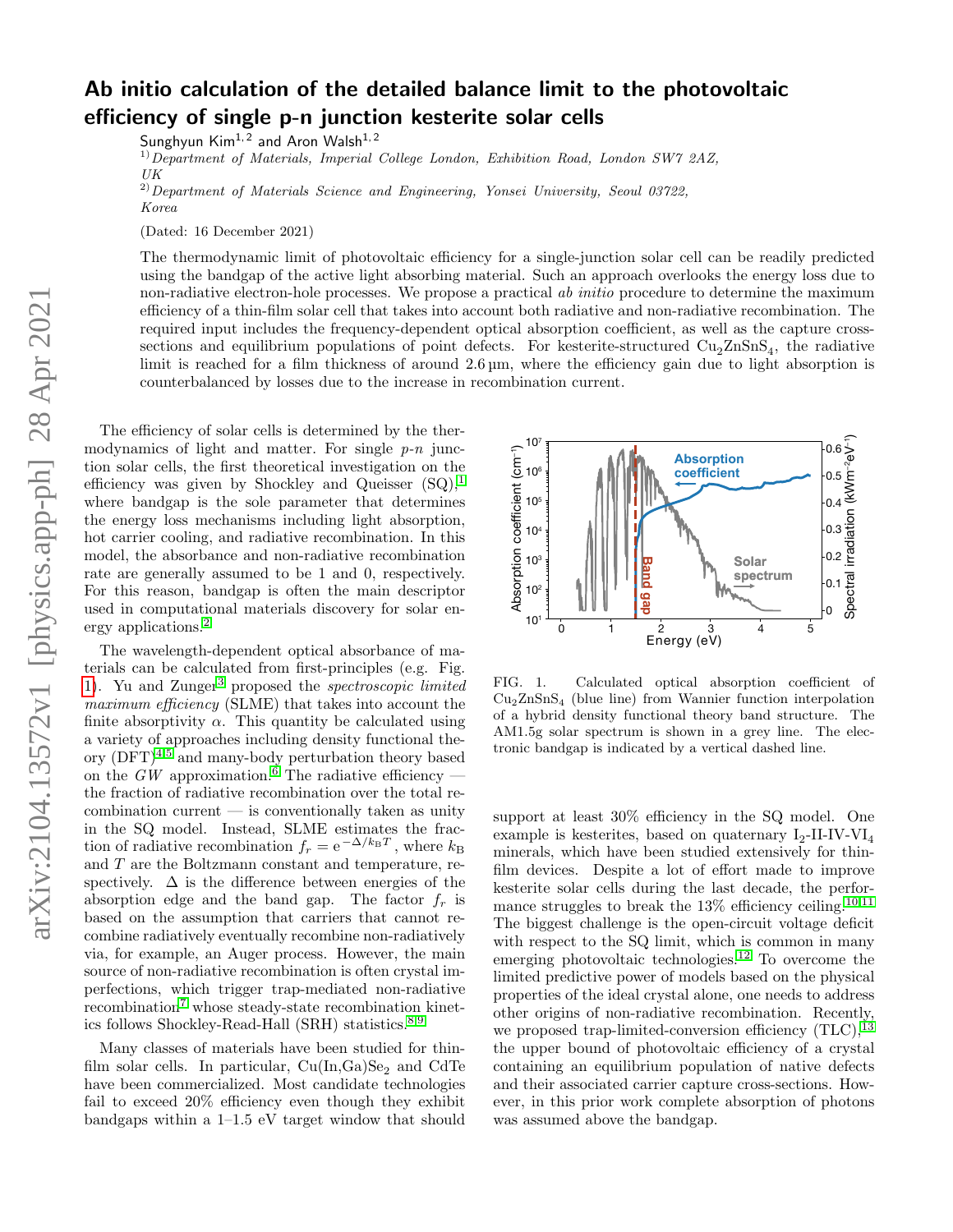In this study, we evaluate the upper bound of photovoltaic efficiency including both finite absorptivity and defect-mediated non-radiative recombination from firstprinciples. Kesterite solar cells suffer from significant non-radiative losses due to point defects.<sup>[14](#page-3-13)[–16](#page-3-14)</sup> The optical absorption loss is predicted not to be an efficiencylimiting factor when the absorber layer is thicker than  $2 \mu m$ <sup>[17](#page-3-15)</sup> We present a workflow for predicting the optimal thickness of absorber layer drawing from ab initio calculations.

Photovoltaic theory: The essential metric to evaluate a photovoltaic material is the ability to absorb light. Since we intended to estimate the upper bound of the efficiency of photovoltaics, the reflectivity at the top surface will be taken as 0. The absorbance  $a$  at photon energy  $E$  is given by

<span id="page-1-0"></span>
$$
a(E;W) = 1 - \exp(-2\alpha(E)W), \tag{1}
$$

where W is a thickness of the absorber, and  $\alpha(E)$  is an absorption coefficient:

<span id="page-1-3"></span>
$$
\alpha = \frac{4\pi k}{\lambda} \tag{2}
$$

Here, we assume a perfect reflection at the bottom of the absorber doubling the length of the optical path, as reflected by the factor 2 in the exponential in Eq. [\(1\)](#page-1-0). The extinction coefficient  $k$  is the imaginary part of a complex refractive index  $\tilde{n}$ :

$$
\tilde{n} = n + ik,
$$
  
\n
$$
\tilde{n}^2 = \tilde{\varepsilon}_r = \varepsilon_1 + i\varepsilon_2,
$$
\n(3)

where  $\tilde{\varepsilon}_{\mathrm{r}}$  is the complex dielectric function whose real and imaginary components are  $\varepsilon_1$  and  $\varepsilon_2$ , respectively.

As we assume that one absorbed photon generates one electron-hole pair following the SQ model, the shortcircuit current  $J_{SC}$  of a solar cell is given by the absorbed photon flux multiplied by an elementary charge q:

<span id="page-1-1"></span>
$$
J_{\rm SC}(W) = q \int_0^\infty a(E;W) \Phi_{\rm sun}(E) dE, \qquad (4)
$$

where  $\Phi_{\text{sun}}(E)$  is solar photon flux density at the photon energy E. From Eqs. [\(1\)](#page-1-0) and [\(4\)](#page-1-1), it is evident that  $J_{SC}$ in Eq. [\(1\)](#page-1-0) approaches the SQ limit for an infinitely thick absorber  $(W \to \infty)$ . This condition, however, cannot be met with the conventional first-principles electronic structure approaches where a coarse k-point mesh and an interpolation scheme, such as a Gaussian smearing function, are adopted to integrate the electronic Brillouin zone. Due to the Gaussian tail below the bandgap, a significant amount of photons with energy lower than the bandgap are absorbed, and  $J_{\rm SC}$  approaches the SQ limit with a lower effective bandgap. The correct SQ limit can be recovered with the aid of an abrupt absorption edge. To achieve this, we adopt a fine k-point mesh using a Wannier interpolation scheme.

Excited charge carriers can recombine via emitting photons, which is unavoidable as radiative recombination is the time-reversal of light absorption. The radiative recombination rate  $R_{\text{rad}}$  for a solar cell at temperature T is given by

$$
R_{\rm rad}(V) = \frac{2\pi}{c^2 h^3} \int_0^\infty a(E;W) \left[ e^{E - qV/k_B T} - 1 \right]^{-1} E^2 dE
$$
  

$$
\approx \frac{2\pi}{c^2 h^3} e^{\frac{qV}{k_B T}} \int_0^\infty a(E;W) \left[ e^{E/k_B T} - 1 \right]^{-1} E^2 dE
$$
  

$$
= R_{\rm rad}(0) e^{\frac{qV}{k_B T}}, \tag{5}
$$

where  $V$  is an applied voltage providing excess carriers.

The net radiative recombination is the difference between radiative recombination and the ambient irradiation whose rate is equal to the radiative recombination rate  $R_{\text{rad}}(0)$  at short-circuit conditions. The net current density  $J^{\text{rad}}$  limited by radiative recombination is thus given by

<span id="page-1-2"></span>
$$
J^{\text{rad}}(V;W) = J_{\text{SC}}(W) + J_0^{\text{rad}}(W)(1 - e^{\frac{qV}{k_B T}}), \quad (6)
$$

where the saturation current  $J_0^{\text{rad}} = q R_{\text{rad}}(0)$ .

The dominant loss mechanism in a solar cell is often non-radiative recombination mediated by defects in the bulk or at interfaces. The non-radiative recombination rate  $R_{\rm SRH}$  can be can be calculated using Shockley-Read-Hall statistics.[8,](#page-3-7)[9](#page-3-8) Recently, we proposed a self-consistent protocol to determine  $R_{\rm SRH}$  using the concentration, activation energy, and capture coefficient of point defects based on first-principles.[13](#page-3-12) Thus the current is further reduced from the radiative limit (Eq. [6\)](#page-1-2):

$$
J(V;W) = J_{\rm SC}(W) + J_0^{\rm rad}(W)(1 - e^{\frac{qV}{k_{\rm B}T}}) - qR_{\rm SRH}(V)W,
$$
\n(7)

<span id="page-1-4"></span>where the maximum efficiency is given by:

$$
\eta_{max} = \max_{V} \left( \frac{JV}{q \int_0^\infty E \Phi_{\text{sun}}(E) \, \mathrm{d}E} \right),\tag{8}
$$

which we call a trap-limited-conversion efficiency or an absorption-trap-limited conversion efficiency (aTLC) when finite absorptivity is considered.

Ab initio methods: Density functional theory (DFT) has become a workhorse technique in computational materials science that provides access to the total energy and electronic structure for interacting systems of ions and electrons. The bandgap of a solid  $(E_q)$  can be straightforwardly determined by mapping out the band structure along high-symmetry paths of the Brillouin zone and identifying critical points in the resulting  $E(k)$  relations.

The optical absorption coefficient can in turn be determined from the frequency-dependent dielectric function (Eqn. [2\)](#page-1-3). This function be calculated in several ways, the most convenient being a sum over dipole-allowed valence to conduction band transitions from Fermi's golden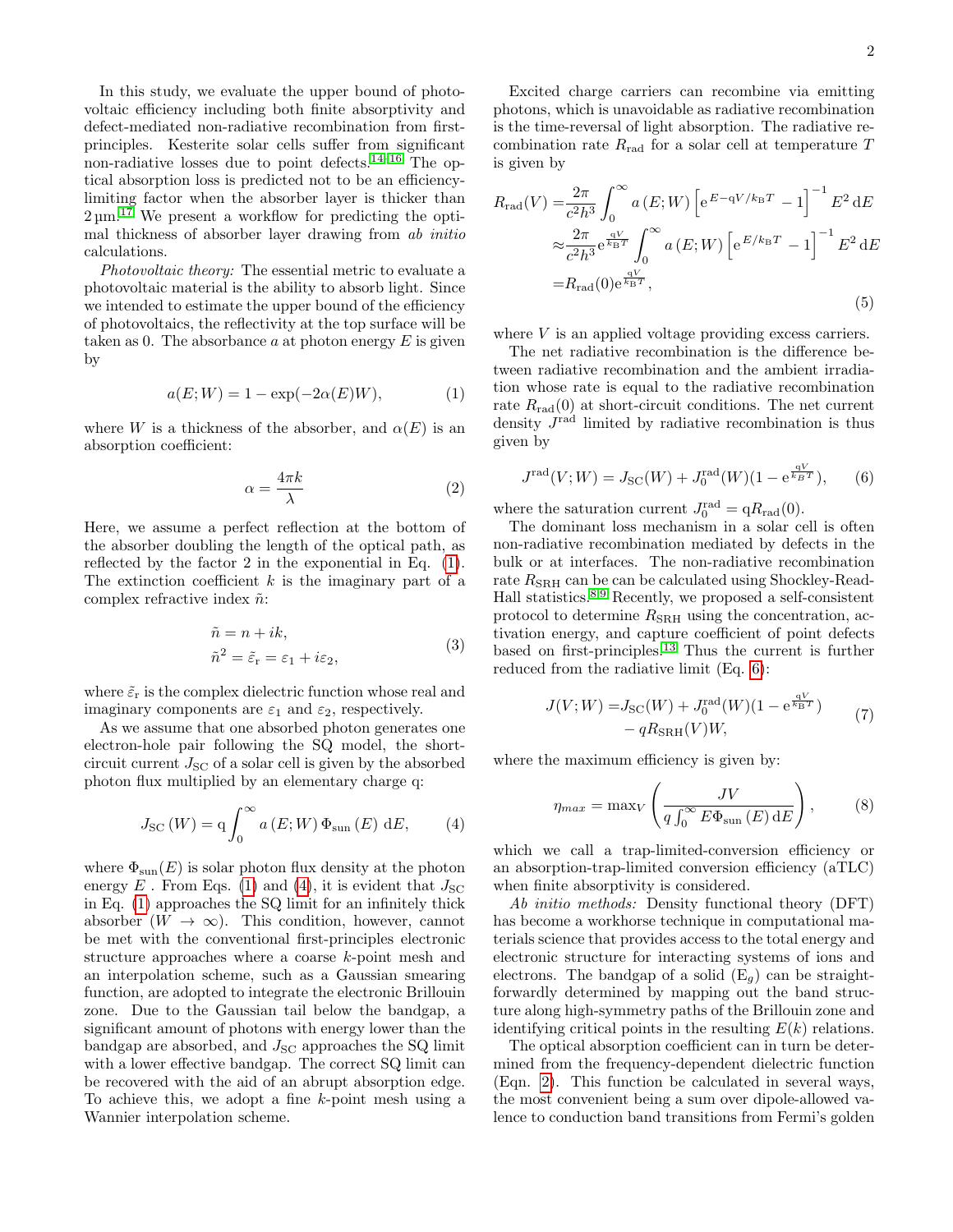rule.[18](#page-4-0) This approach works well for semiconductors without strong excitonic features that require an explicit description of electron-hole interactions.

In this study, the total energy of pristine and defective crystals was calculated from DFT using the projector-augmented wave  $(PAW)$  method<sup>[19,](#page-4-1)[20](#page-4-2)</sup> and the hybrid exchange-correlation functional of Heyd-Scuseria-Ernzerhof  $(HSE06)$ ,<sup>[21](#page-4-3)</sup> as implemented in VASP.<sup>[20](#page-4-2)</sup> We used fractions of screened exact exchange of 25.3%, 26.8%, and 27.8% that reproduce the experimental bandgaps of  $Cu_2ZnSnS_4$ ,  $Cu_2ZnSnSe_4$ , and  $Cu_2ZnGeSe_4$ , respectively. The wave functions were expanded in plane waves up to an energy cutoff of 380 eV. A Monkhorst-Pack k-point mesh<sup>[22](#page-4-4)</sup> with a grid spacing less than  $2\pi \times 0.03$  Å<sup>-1</sup> was used for Brillouin zone integration in the initial DFT calculations.

For defect formation, the same setup as previously re-ported was utilised.<sup>[13](#page-3-12)</sup> A  $2 \times 2 \times 2$  supercell expansion (64atoms) of the conventional kesterite cell was employed. The all-electron wave functions were derived from the pseudo wave functions and atom-centered partial waves in the PAW method, and the overlap integrals were performed in real space using  $p$ awpyseed<sup>[23](#page-4-5)</sup> to calculate the electron-phonon coupling elemenets outlined by Alkauskas *et al.*<sup>[24](#page-4-6)</sup>.

For the high-frequency dielectric function, the energy eigenvalues and the matrix elements were calculated with fine k-point mesh  $(180 \times 180 \times 180)$  in steps of 5 meV using the Wannier interpolation approach implemented in Wannier90.<sup>[25](#page-4-7)</sup> We have employed initial projections over Cu 3d, Cu 4s, Zn 4s, Sn 5s, Sn 5p, Ge 5s, Ge 5p, and sp<sup>3</sup> orbitals of the chalcogens. We verified that the interpolated band structures reproduce the original DFT results close to the band edges, which ensures that all the optical transitions within the range of energy of interest (up to 5 eV) are well described by Wannier-function interpolation.

Application to kesterites: The SQ efficiency limit of  $Cu<sub>2</sub>ZnSnS<sub>4</sub>$  (CZTS) is as high as 32.1%, using the AM1.5g solar spectrum, owing to the optimal bandgap of 1.5 eV. An associated  $J_{\rm SC}$  of  $28.9 \,\mathrm{mA/cm^2}$  is calculated. Only radiative recombination is considered here, resulting in the high  $V_{\text{OC}}$  and fill factor of 1.23 V and 90%, respectively (see Table [I](#page-3-16) and Fig. [2\)](#page-2-0).

The calculated optical absorption coefficient of CZTS is shown in Fig. [1.](#page-0-0) Due to the finite absorptivity, the number of absorbed photons and the short-circuit current density decrease (see Fig. [2\)](#page-2-0). However, since CZTS is a direct bandgap semiconductor, the absorption coefficient is high with a sharp onset at the bandgap of  $1.5 \text{ eV}$ .  $\alpha$ rises rapidly at the bandgap and exceeds  $10^4 \text{ cm}^{-1}$ , which corresponds to the absorptivity  $a = 86.5\%$ , when the thickness of the absorber is  $1 \mu m$  (see Eq. [1\)](#page-1-0). For  $2 \mu m$ thickness, the absorptivity is greater than 98%. Thus 2 µm-thick CZTS exhibits a radiative limit close to the SQ limit, indicating the finite absorption does not limit the efficiency of standard CZTS solar cells, as expected.<sup>[26](#page-4-8)</sup> The calculated absorption spectra agree well with previ-



<span id="page-2-0"></span>FIG. 2. Current-voltage characteristics of CZTS calculated from the Shockley-Queisser limit (red line), radiative limit (blue line), and aTLC (green line). The film thickness is assumed to be  $1 \mu m$  under AM1.5g illumination.

ous calculations<sup>[27](#page-4-9)[,28](#page-4-10)</sup> and experimental results<sup>[29,](#page-4-11)[30](#page-4-12)</sup> except for the Urbach tail as our model does not include the disorder and defects. Note that we do not consider weaker phonon-assisted absorption, which is important in indirect bandgap semiconductors such as  $Si^{31,32}$  $Si^{31,32}$  $Si^{31,32}$  $Si^{31,32}$ 

Kesterite solar cells suffer from short carrier lifetime. One contribution to the short carrier lifetime is native bulk defects causing rapid non-radiative recombination. Our previous calculations showed that Sn reduction  $(Sn(IV)$  towards  $Sn(II))$  is responsible for both deep levels and large carrier capture cross-sections.<sup>[33](#page-4-15)-35</sup> Moreover, the narrow phase window of kesterites, mainly due to the Zn binary compound, offers little room for defect engineering reducing concentrations of the detrimental defects.

The most detrimental recombination centers have previously been identified as  $V_S$ ,  $Sn_{Zn}$ , and their com-



FIG. 3. Thickness dependent maximum efficiencies based on the radiative limit and the aTLC measure of CZTS. The Shockley-Queisser limit is denoted by a black line. The optimal thickness that predicts the maximum aTLC is represented by a grey dashed line.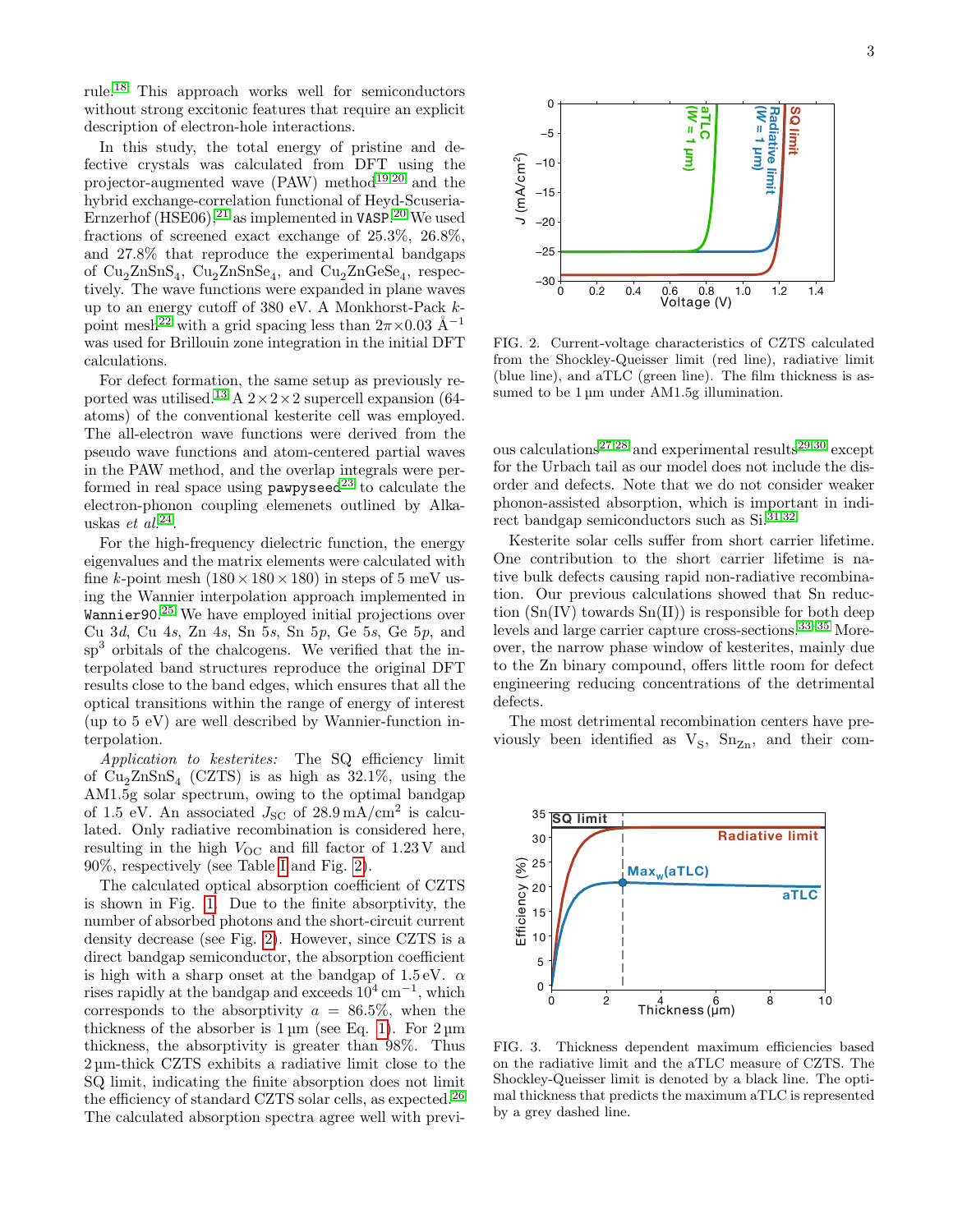<span id="page-3-16"></span>TABLE I. Performances of kesterite solar cells predicted by SQ limit and aTLC (optimized thickness in parenthesis). The experimental results (Exp.) from the best reported solar cells are also listed. The conventional abbreviations are used where  $A=Ag$ ,  $C=Cu$ ,  $Z=Zn$ ,  $T=Sn$ ,  $G=Ge$ , respectively, e.g.  $AZTSe = Ag<sub>2</sub>ZnSnSe<sub>4</sub>$ .

|                           | $E_{\rm gap}$ $\eta$ |           | $J_\mathrm{SC}$       | $V_{\rm OC}$ FF |            | Reference                       |
|---------------------------|----------------------|-----------|-----------------------|-----------------|------------|---------------------------------|
|                           | (eV)                 | $(\%)$    | (mA/cm <sup>2</sup> ) | (V)             | $(\% )$    |                                 |
| <b>CZTS</b>               | 1.50                 |           | 32.1 28.9             |                 | 1.23 90.0  | SQ limit                        |
| <b>CZTSe</b>              | 1.00                 |           | 31.6 47.7             |                 | 0.77 85.7  | SQ limit                        |
| CZGSe                     | $1.36\,$             | 33.3 34.3 |                       |                 | 1.10 89.1  | SQ limit                        |
| AZTSe                     | $1.35\,$             | 33.7 34.7 |                       |                 | 1.09 89.0  | SQ limit                        |
| CZTS                      | 1.50 20.8 28.8       |           |                       |                 | 0.84 86.5  | aTLC $(2.6 \,\mathrm{\upmu m})$ |
| CZTSe                     | 1.00                 | 20.6 47.7 |                       |                 | 0.53 81.2  | $aTLC$ (2.2 µm)                 |
| CZGSe                     | $1.36\,$             | 23.9 34.1 |                       |                 | 0.81 86.2  | $aTLC(2.4 \,\mu m)$             |
| <b>CZTS</b>               | 1.50                 | 11.0 21.7 |                       |                 | 0.73 69.27 | Exp. <sup>38</sup>              |
| CZTSe                     | 1.00                 | 11.6 40.6 |                       |                 | 0.42 67.3  | Exp. <sup>39</sup>              |
| CZTSSe                    | 1.13 12.6 35.4       |           |                       |                 | 0.54 65.9  | Exp. <sup>10</sup>              |
| CZTGSe                    | 1.11                 | 12.3 32.3 |                       |                 | 0.53 72.7  | Exp. <sup>40</sup>              |
| CZGSe                     | 1.36 7.6             |           | 22.8                  | $0.56\,60$      |            | Exp. <sup>41</sup>              |
| AZTSe                     | $1.35 \t 5.2$        |           | 21.0                  |                 | 0.50 48.7  | $\mbox{Exp.}^{42}$              |
| CZTS:Ag,Cd 1.40 10.1 23.4 |                      |           |                       |                 | 0.65 66.2  | Exp. <sup>43</sup>              |

plexes. The defect concentrations can be tuned through the chemical environment. The best condition is Cupoor and Zn-rich growth with rich anion incorporation,[36](#page-4-23) which limits the formation of  $V_S$  and  $Sn_{Zn}$ . The overall efficiency loss due to the non-radiative recombination was previously estimated to be about 10% using TLC without consideration of finite absorptivity.

As we combine the non-radiative recombination and the radiative limit, a significant  $V_{\text{OC}}$  loss is seen (Fig. [2\)](#page-2-0). The efficiency decreases by 9% at the thickness of 1 µm. For thicker films, both the absorption and the non-radiative losses increase. While the non-radiative recombination current increases linearly with the thickness (Eq.[\(7\)](#page-1-4), the absorptivity increases rapidly and approaches to unity when the thickness is around 2 µm. Thus, in this approach, the maximum efficiency of 20.8% is achieved at  $W = 2.6 \,\text{\mu m}$  (see Table [I\)](#page-3-16). We noted that the maximum aTLC values at their optimal thicknesses in Table [I](#page-3-16) differ from corresponding  $TLC$  values<sup>[13](#page-3-12)</sup> by around 1% due to the aforementioned high absorption coefficient. Further increase in the thickness causes efficiency loss due to enhanced non-radiative recombination.

We note that aTLC still makes a number of strong assumptions that could be loosened to develop more quantitative models. There is an implicit assumption of infinite carrier mobility where the diffusion length does not limit carrier collection. Taking into account finite reflectivity at the top and bottom surfaces, interface recombination, parasitic absorption effect in the window layer, and shunt and series resistance would further improve the predictive power of our approach.[37](#page-4-24) These extensions would come at the cost of increased model complexity and the need to consider specific device architectures.

In conclusion, we have presented an ab initio method

for determining the maximum efficiency of a solar cell. The absorption-and-trap-limited conversion efficiency (aTLC), procedure takes into account both radiative and non-radiative recombination. Due to the high optical absorption coefficient of  $Cu<sub>2</sub>ZnSnS<sub>4</sub>$ , the radiative limit approaches the SQ limit with a film thickness of 2 µm. The increase in non-radiative recombination current through point defects counterbalances this gain of absorption, which decreases the net efficiency of a thick film. We determined the optimal thickness of an absorber layer of a solar cell based on its bulk properties. As such, aTLC can be used a qualitative metric to evaluate and optimise the potential of emerging photovoltaic materials.

Data Availability Statement: The underlying models for capture cross-sections are implemented in the open- $\,$ source package  $\,$ Carrier $\,$ Cap $\,$ ture. $^{44}$  $^{44}$  $^{44}$ 

## ACKNOWLEDGMENTS

We thank Jose A. Marquez and Thomas Unold for useful discussions and suggesting this extension of TLC. Via our membership of the UK's HEC Materials Chemistry Consortium, which is funded by EPSRC (EP/L000202), this work used the ARCHER UK National Supercomputing Service [\(http://www.archer.ac.uk\)](http://www.archer.ac.uk). This research was also supported by the Creative Materials Discovery Program through the National Research Foundation of Korea (NRF) funded by Ministry of Science and ICT (2018M3D1A1058536).

- <span id="page-3-0"></span> $1$ W. Shockley and H. J. Queisser, J. Appl. Phys. 32, 510 (1961).
- <span id="page-3-1"></span>2 I. E. Castelli, T. Olsen, S. Datta, D. D. Landis, S. Dahl, K. S. Thygesen, and K. W. Jacobsen, Energy Environ. Sci. 5, 5814 (2012).
- <span id="page-3-2"></span> ${}^{3}$ L. Yu and A. Zunger, Phys. Rev. Lett. 108, 068701 (2012).
- <span id="page-3-3"></span><sup>4</sup>P. Hohenberg and W. Kohn, Phys. Rev. 136, B864 (1964).
- <span id="page-3-4"></span><sup>5</sup>W. Kohn and L. J. Sham, Phys. Rev. 140, A1133 (1965).
- <span id="page-3-5"></span> ${}^{6}$ L. Hedin, Physical Review 139, A796 (1965).
- <span id="page-3-6"></span><sup>7</sup>J.-S. Park, S. Kim, Z. Xie, and A. Walsh, Nat. Rev. Mater. 3, 194 (2018).
- <span id="page-3-7"></span><sup>8</sup>W. Shockley and W. T. Read, Phys. Rev. 87, 835 (1952).
- <span id="page-3-8"></span> $^{9}$ R. N. Hall, Phys. Rev. 87, 387 (1952).
- <span id="page-3-9"></span><sup>10</sup>D.-H. Son, S.-H. Kim, S.-Y. Kim, Y.-I. Kim, J.-H. Sim, S.-N. Park, D.-H. Jeon, D.-K. Hwang, S.-J. Sung, J.-K. Kang, K.-J. Yang, and D.-H. Kim, J. Mater. Chem. A 132, 17384 (2019).
- <span id="page-3-10"></span><sup>11</sup>W. Wang, M. T. Winkler, O. Gunawan, T. Gokmen, T. K. Todorov, Y. Zhu, and D. B. Mitzi, Adv. Energy Mater. 4, 1301465 (2013).
- <span id="page-3-11"></span><sup>12</sup>L. H. Wong, A. Zakutayev, J. D. Major, X. Hao, A. Walsh, T. K. Todorov, and E. Saucedo, J. Phys. Energy 1, 032001 (2019).
- <span id="page-3-12"></span><sup>13</sup>S. Kim, J. A. Marquez, T. Unold, and A. Walsh, Energy Environ. Sci. 51, R1 (2020).
- <span id="page-3-13"></span><sup>14</sup>S. Chen, A. Walsh, X.-G. Gong, and S.-H. Wei, Adv. Mater. 25, 1522 (2013).
- <sup>15</sup>S. Hadke, S. Levcenko, G. Sai Gautam, C. J. Hages, J. A. Márquez, V. Izquierdo-Roca, E. A. Carter, T. Unold, and L. H. Wong, Adv. Energy Mater. 9, 1902509 (2019).
- <span id="page-3-14"></span><sup>16</sup>S. Giraldo, Z. Jehl, M. Placidi, V. Izquierdo-Roca, A. Pérez-Rodríguez, and E. Saucedo, Adv. Mater. **31**, 1806692 (2019).
- <span id="page-3-15"></span><sup>17</sup>L. Grenet, M. A. A. Suzon, F. Emieux, and F. Roux, ACS Appl. Energy Mater. 1, 2103 (2018).